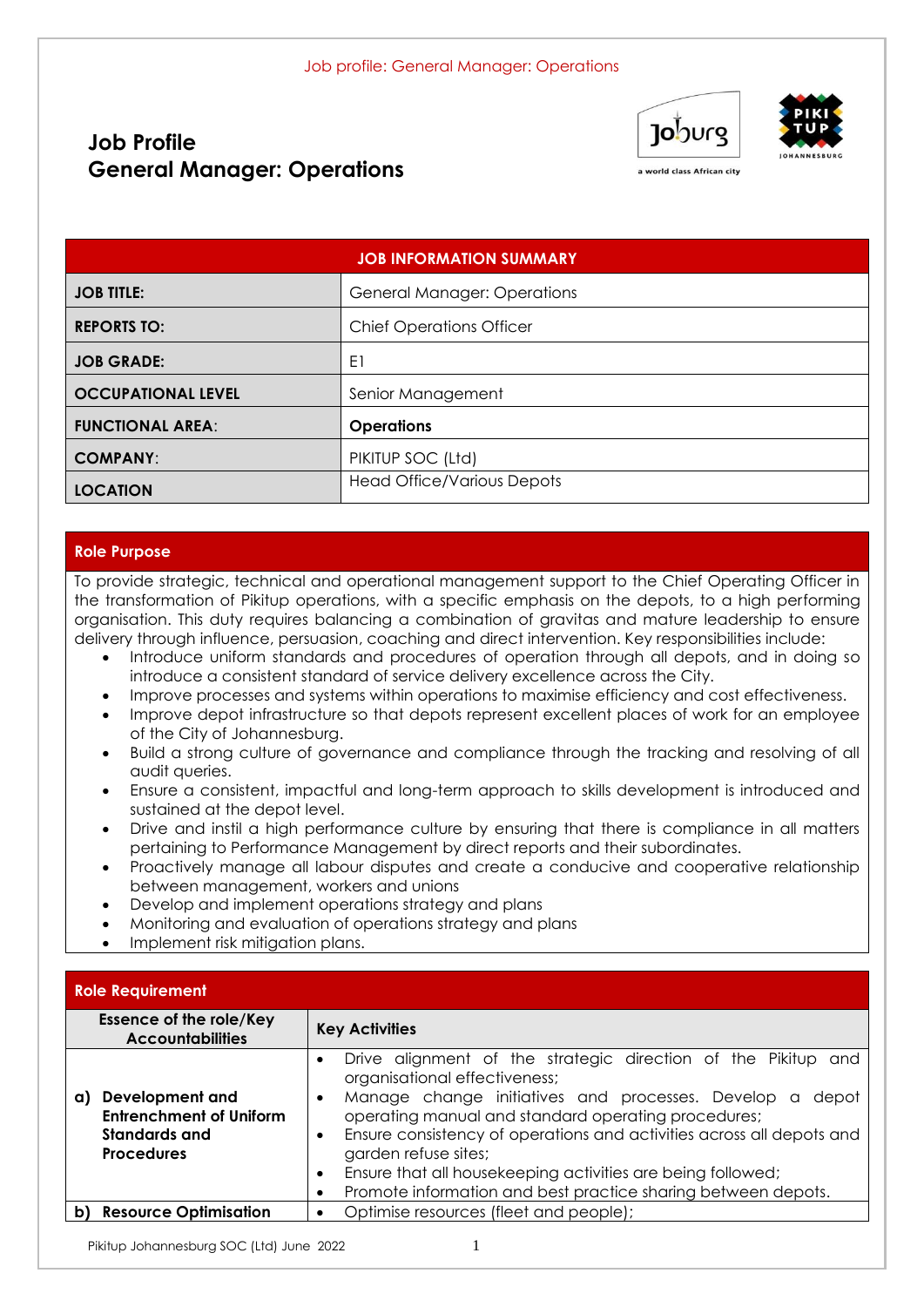| Job profile: General Manager: Operations                    |                                                                                                                                                                                                                                                                                                                                                                                                                                                                                                                                                                                                                                                                                           |  |
|-------------------------------------------------------------|-------------------------------------------------------------------------------------------------------------------------------------------------------------------------------------------------------------------------------------------------------------------------------------------------------------------------------------------------------------------------------------------------------------------------------------------------------------------------------------------------------------------------------------------------------------------------------------------------------------------------------------------------------------------------------------------|--|
| <b>Role Requirement</b>                                     |                                                                                                                                                                                                                                                                                                                                                                                                                                                                                                                                                                                                                                                                                           |  |
| <b>Essence of the role/Key</b><br><b>Accountabilities</b>   | <b>Key Activities</b>                                                                                                                                                                                                                                                                                                                                                                                                                                                                                                                                                                                                                                                                     |  |
|                                                             | Ensure key operational activities such as: bulk and dailies, informal<br>settlements and illegal dumping are meeting the business plan<br>targets;<br>Set up uniform and consistent interaction with JMPD around<br>enforcement                                                                                                                                                                                                                                                                                                                                                                                                                                                           |  |
| c) Business Process and<br><b>System Improvements</b>       | Design and implement new business processes and systems.<br>$\bullet$                                                                                                                                                                                                                                                                                                                                                                                                                                                                                                                                                                                                                     |  |
| d) Entrench Good<br><b>Governance and</b><br>compliance     | Resolve internal and external audit findings;<br>$\bullet$<br>Track all internal audit queries to resolution;<br>$\bullet$<br>Track all AG queries to resolution.<br>$\bullet$                                                                                                                                                                                                                                                                                                                                                                                                                                                                                                            |  |
| e) Financial Management<br><b>Contract Management</b><br>f) | Ensure all necessary financial systems are in place;<br>$\bullet$<br>Ensure participation in all SCM processes;<br>$\bullet$<br>Liaise with facilities with respect to depot maintenance and<br>$\bullet$<br>upgrading and costs;<br>Work with fleet on the current and future management and<br>maintenance of fleet;<br>Entrench sound financial management and ensure financial systems<br>and controls are operational.<br>Ensure that robust contract management is in place.<br>$\bullet$                                                                                                                                                                                           |  |
| g) Monitoring and Evaluation                                |                                                                                                                                                                                                                                                                                                                                                                                                                                                                                                                                                                                                                                                                                           |  |
| h) HR Management                                            | Standardise and regularise monitoring, reporting and evaluation.<br>$\bullet$<br>Implement and maintain the biometric system;<br>$\bullet$<br>Manage employee relations at the depot level;<br>$\bullet$<br>Implement performance Management;<br>$\bullet$<br>Implement skills development programmes;<br>$\bullet$<br>Manage disciplinary and grievance backlogs;<br>$\bullet$<br>Deal with structures at depot level, functional design of depot<br>$\bullet$<br>structures and attending to long standing acting agreement;<br>Carryout Human Resources Management and Employee Relations<br>$\bullet$<br>liaison and fast tracking of long outstanding Employee Relations<br>matters. |  |

## **KEY RELATIONSHIP INTERFACES**

## **Internal Key Relationships (to Pikitup):**

- Chief Operations Officer
- Executives
- Pikitup's Senior Management.
- Pikitup staff, particularly large operations team

### **External Relationships (with departments and other key parties):**

- City of Johannesburg (Shareholder)
- Government Departments
- Consultants
- Shareholders and the public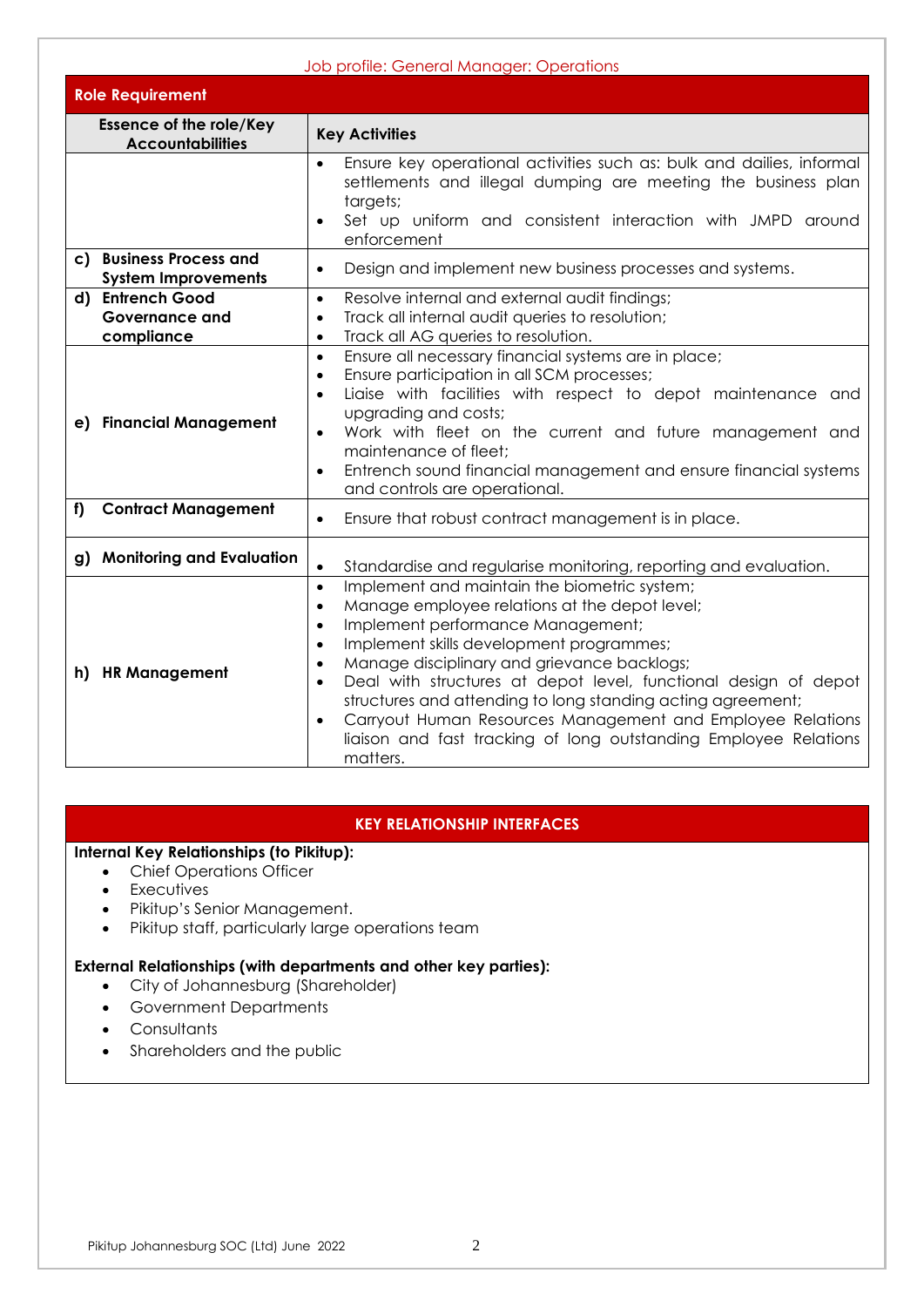| Job profile: General Manager: Operations                                                                                                                                                                                                                                                                                                                                                                                                                                                                                                                                                                                                                                                           |                                                                                                                                                                                                                                                                                                                                                                                                                                                                                     |  |  |  |  |  |
|----------------------------------------------------------------------------------------------------------------------------------------------------------------------------------------------------------------------------------------------------------------------------------------------------------------------------------------------------------------------------------------------------------------------------------------------------------------------------------------------------------------------------------------------------------------------------------------------------------------------------------------------------------------------------------------------------|-------------------------------------------------------------------------------------------------------------------------------------------------------------------------------------------------------------------------------------------------------------------------------------------------------------------------------------------------------------------------------------------------------------------------------------------------------------------------------------|--|--|--|--|--|
| <b>Job Specific Requirements</b>                                                                                                                                                                                                                                                                                                                                                                                                                                                                                                                                                                                                                                                                   |                                                                                                                                                                                                                                                                                                                                                                                                                                                                                     |  |  |  |  |  |
|                                                                                                                                                                                                                                                                                                                                                                                                                                                                                                                                                                                                                                                                                                    | <b>Competencies (Knowledge, skills and attributes)</b>                                                                                                                                                                                                                                                                                                                                                                                                                              |  |  |  |  |  |
| <b>Skills</b>                                                                                                                                                                                                                                                                                                                                                                                                                                                                                                                                                                                                                                                                                      | <b>Behaviours</b>                                                                                                                                                                                                                                                                                                                                                                                                                                                                   |  |  |  |  |  |
| Analysis and problem solving<br>٠<br>Organising & prioritising<br>٠<br>Conflict resolution<br>٠<br>Influencing and persuading<br>$\bullet$<br>Employment relations, negotiation<br>and<br>$\bullet$<br>mediation<br>Strategy formulation and implementation<br>٠<br>Operational management<br>$\bullet$<br>Strategic planning<br>$\bullet$<br>Networking<br>$\bullet$<br>Teamwork and team building<br>$\bullet$<br>Change management<br>$\bullet$<br>Performance management<br>$\bullet$<br>Strong verbal and written communication<br>$\bullet$<br>and presentation skills<br>Report writing<br>٠<br>Interpersonal skills<br>$\bullet$<br>Computer skills including Ms Word and SAP<br>$\bullet$ | Strategic thinking<br>Honesty and Integrity<br>$\bullet$<br>Motivating and empowering staff<br>$\bullet$<br>Diplomacy and tact<br>$\bullet$<br>Attention to detail<br>$\bullet$<br>Judgement and decision making<br>$\bullet$<br>Networking and collaboration<br>$\bullet$                                                                                                                                                                                                          |  |  |  |  |  |
| Knowledge:<br>$\bullet$<br>State the job knowledge<br>$\bullet$<br>required<br>$\bullet$<br>$\bullet$<br>management<br>$\bullet$<br>Regulations<br>$\bullet$<br>$\bullet$                                                                                                                                                                                                                                                                                                                                                                                                                                                                                                                          | Strong Commercial Knowledge/ understanding<br>Knowledge and/or understanding of Municipal Finance<br>Management Act (MFMA) and regulations<br>Knowledge of local and international trends and best practices in<br>operations management and waste management<br>Knowledge of internal standards relating to operations<br>Knowledge of Treasury Regulations and Public Service<br>Knowledge of the South African Auditing Standards<br>Knowledge of Fleet and Logistics Management |  |  |  |  |  |

| <b>Qualifications</b>                                                                                                                                                                                |                                                                                |
|------------------------------------------------------------------------------------------------------------------------------------------------------------------------------------------------------|--------------------------------------------------------------------------------|
| <b>Minimum</b>                                                                                                                                                                                       | <b>Ideal</b>                                                                   |
| A bachelor's degree within majors or<br>modules in relevant disciplines such as<br>Environmental Science, Waste<br>Management or Operations Management<br>Driver's license and access to own vehicle | A postgraduate qualification in a relevant<br>field will be an added advantage |

| <b>Experience</b>                                                        |                                                   |  |  |
|--------------------------------------------------------------------------|---------------------------------------------------|--|--|
| Minimum                                                                  | <b>Ideal</b>                                      |  |  |
| A minimum of eight (8) years' relevant                                   | 10 Years operations management experience         |  |  |
| operations or waste management<br>experience in a comparable environment | 5 years' experience at Senior Management<br>Level |  |  |
| Five (5) years' experience at management<br>level                        |                                                   |  |  |
| Experience working in a local government<br>environment                  |                                                   |  |  |
| $\mathbf{a}\mathbf{a}\mathbf{a}$<br>----                                 | $\sim$                                            |  |  |